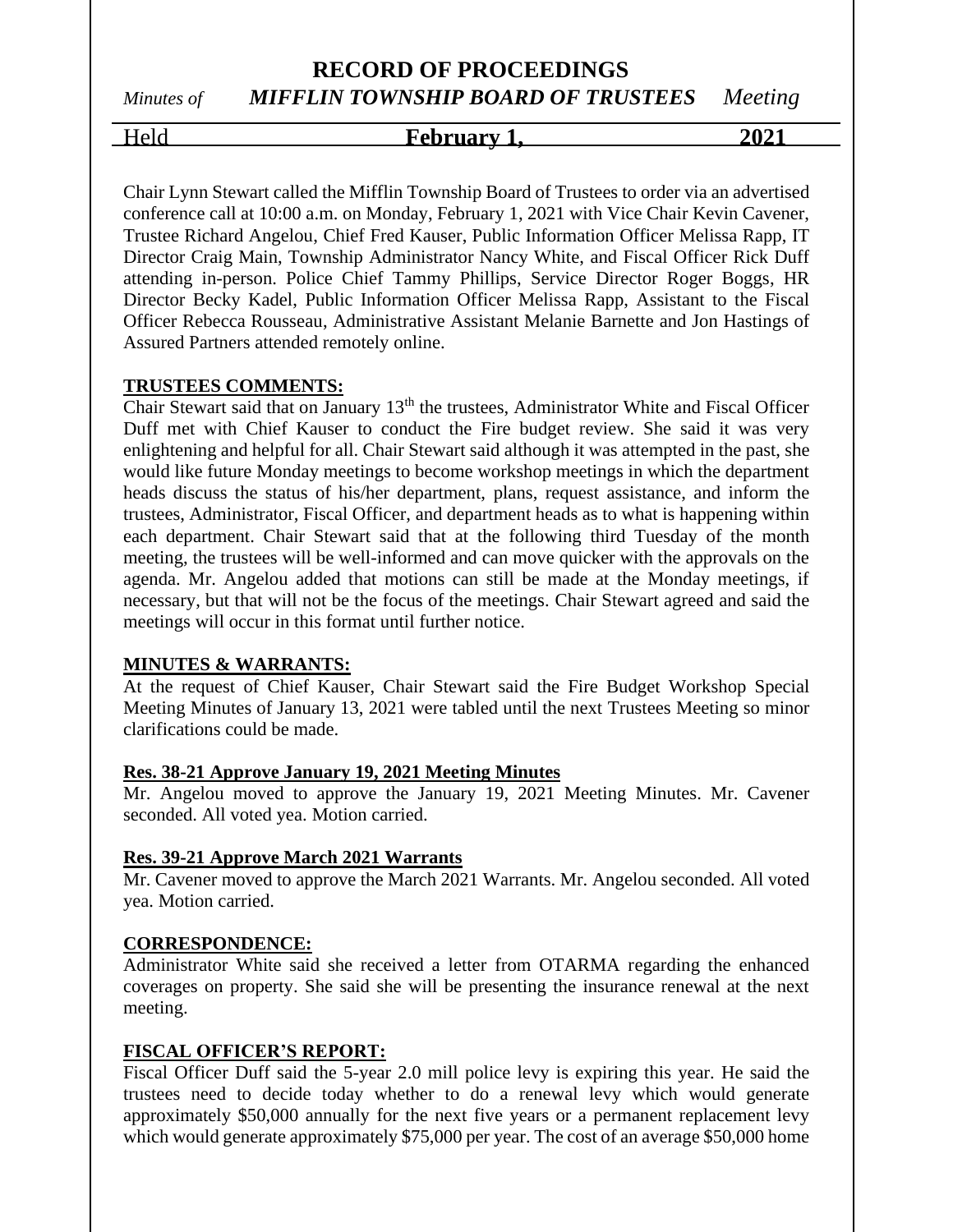# Held **February 1, 2021**

value would be \$8.53 per year or less than \$1 per month. Chief Phillips requested a permanent replacement levy. She said although the renewal levy has passed the last 20 to 25 years, if it does not pass this time, it would have a significant negative impact to the police budget. Fiscal Officer Duff requested the levy be made permanent. He said locking it in could reduce confusion to the residents as it would eliminate having to vote for a renewal repeatedly. Administrator White provided a history of the township levies. Administrator White recommended filing for a permanent levy so the police chief could plan for the department's expenses and provide stability. Mr. Cavener said as much as he hates to raise taxes, he recommends a permanent replacement levy as it is the best solution for the police department. Mr. Angelou echoed Mr. Cavener's comments.

#### **Res. 40-21 Approve filing for the permanent replacement 2.0 mill police levy which would generate approximately \$75,000 per year.**

Mr. Cavener moved to approve filing for the permanent replacement 2.0 mill police levy which would generate approximately \$75,000 per year at a cost of less than one dollar per month. Mr. Angelou seconded. All voted yea. Motion carried.

## **TOWNSHIP ADMINISTRATOR'S REPORT:**

Administrator White said that at the next meeting she will have the insurance renewal, which will include updates such as the new police vehicles, Operations Center building, and the property at 384 W. Johnstown Road. She said because of these additions, there will be a substantial increase in the premium.

Administrator White said Chair Stewart requested that she prepare questions in the event the meeting hall be used for vaccinations. Chief Kauser said he has not seen the questions yet, but said he imagined the questions were like ones the Fire Division have asked also. Chief Kauser said they are training at the Morse Road vaccination site. He said over time the protocols continue to change. He would like to submit the questions to the FCPH and review the answers with the trustees as soon as possible. Mr. Angelou said his initial concern is about staffing the vaccination center. Chief Kauser said although there are multiple levels of vaccinations center, he envisions servicing the higher tier group (higher risk populations of advanced age/vulnerability) which is much smaller.

Administrator White said she attended a MORPC session about requiring employees to receive the vaccinations. Chief Kauser said about 50% of his staff have opted out, but they are coming around to the idea of being vaccinated. He said he will provide an update on this next week. Mr. Boggs said he is not aware of any issues with his employees. Chief Phillips said 50% of her eight staff members were reluctant to receive the vaccination, but staffing has recently changed. Chair Stewart requested the department heads check on this and report back at the next meeting. Chair Stewart also requested Ms. White share the MORPC handouts with the department heads.

Administrator White said the administrative staff is tentatively planning to move to the Operations Center the first week of March. This week copiers are being installed. She said we are in good shape regarding connectivity: phones, computers, etc. She said she will still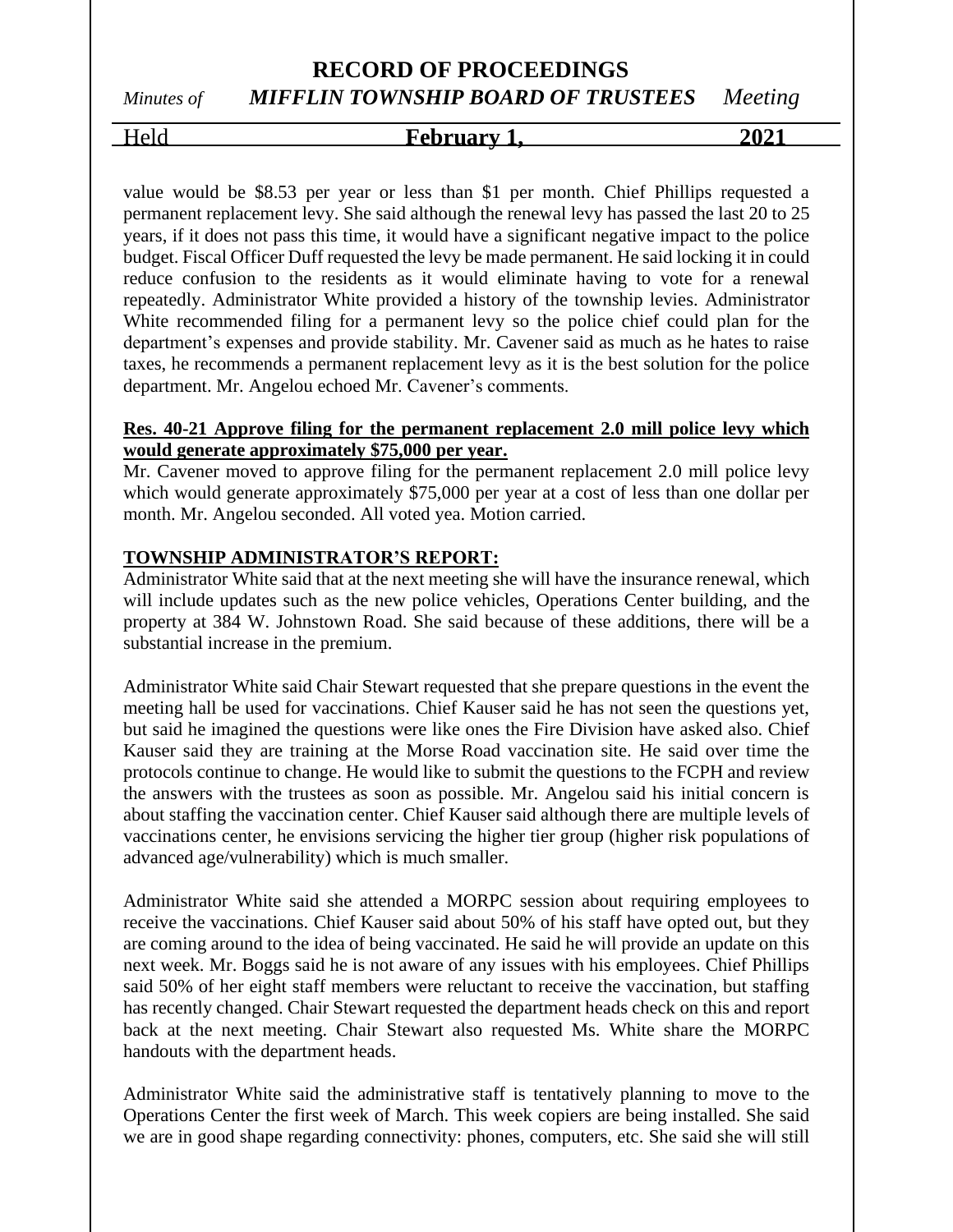Held **February 1, 2021**

need to meet with Chief Kauser to discuss security. In the interim, because we do not have everything in place, we may need to use short-term solutions until permanent solutions are ready, i.e., we may need to use a lobby phone to communicate with visitors prior to entry. She said she feels we are in good shape for the move. She said this may make a difference as it relates to vaccination center being in the meeting hall. Mr. Angelou said this move reminds him of a new ship going to sea. He said people need to be patient as the kinks are worked out.

Administrator White said communication will need to be made to the library personnel that more township staff will be occupying the second floor. She said our employees will need to be informed of expectations also. Mr. Cavener inquired as to who is the contact at the library for this. He said parking needs to be addressed also. Ms. White said there is a person that oversees the library building. She assumes it would be that person. Mr. Angelou said Mr. Boggs or Chief Kauser would know this person. Chief Kauser said Chief Wright is the liaison for the township during the construction phase. Mr. Boggs utilizes the facility maintenance system to address issues. Mr. Cavener asked when the Gahanna Police would be moving to the Operations Center. Chief Kauser responded that they would move during the month of May, along with the MECC Dispatchers.

Administrator White said we will store old files in the clean room (a locked room) in the basement at 155 Olde Ridenour Rd. She is hoping we can downsize our files so not everything needs moved. She said it will be incumbent on each person to pack up his/her own office/area with help from the Service department, but the Service department should not be responsible for moving the administrative staff. Chair Stewart said each department heads should think about the impact of the move and what is needed for the move. Chair Stewart said professional movers should be used. Chair Stewart requested Ms. White obtain the cost of using professional movers. Chair Stewart said planning and budgeting is required for this.

#### **HUMAN RESOURCES:**

Ms. Kadel said that open enrollment calls begin tomorrow. Ms. Kadel said that on January  $22<sup>nd</sup>$ , she sent an email notifying everyone about the new format along with the telephone number and website address for employees to schedule his/her call in advance. Ms. Kadel said as of late last Friday, she was told the Benefits Advisor Pro will be ready for SES to enter all employee benefits elections and information directly into Paycor. She said Jon Hastings and Wendy Williams from Assured Partners, and Cyd from SES, have been working tirelessly to prepare for this.

Ms. Kadel said there were a few benefits-related items that may not have been given proper consideration and formally acted upon at a trustee meeting. She said Jon Hastings is attending the meeting remotely to answer any questions and fill in any gaps. Ms. Kadel spoke about the new voluntary worksite benefits options through The Standard. She explained that parttime employees who work between an average of 20 to 29 hours per week in the calendar year preceding the new plan year are technically eligible to enroll. She said these benefits would be 100% employee paid. Ms. Kadel said there are six employees eligible to enroll in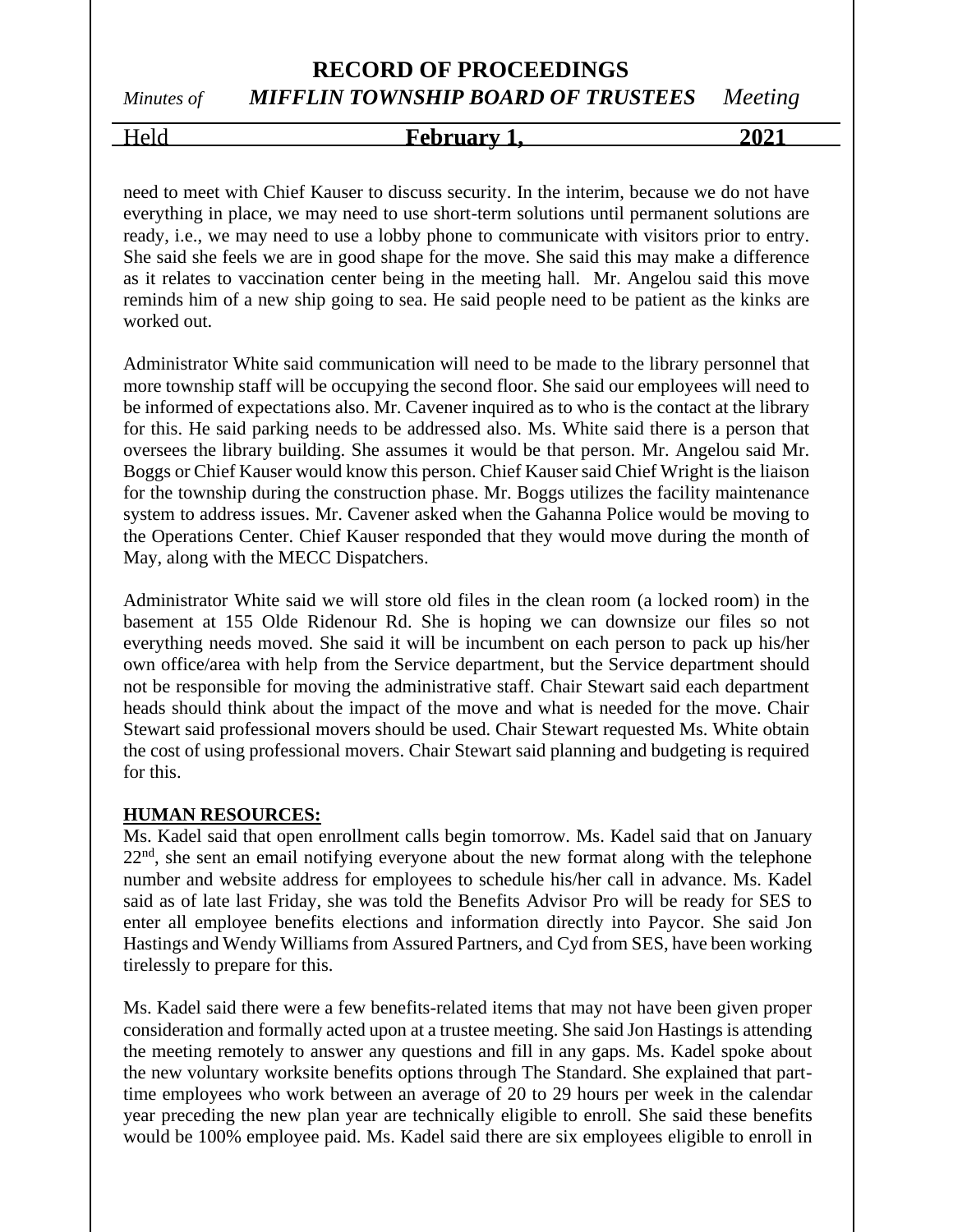## Held **February 1, 2021**

the new plan year if the trustees agree to extend the option to them. Ms. Kadel explained that she did not provide the trustees with documentation on this but recalls it being discussed in previous meetings with Jon Hastings. She moved forward because she thought it was okay to do so. She now understands it was not clear that was the case. Administrator White provided history of when part-time employees could enroll in benefits through AFLAC. She said the township was responsible for paying the premium when billed. If the part-time employee did not work a lot or at all for a period and so was unable to cover the cost of their premium, the township still had to pay it. This created the need to retroactively collect the default premium. Initially, when a part-time employee is hired, (s)he may work his/her scheduled hours, but as time goes on (s)he may not work as many hours as initially planned. This causes issues with being able to collect his/her premium, and possibly result in the employee's coverage being canceled. Administrator White said it places a lot of work on the finance department. Although it may be a good program, she asked the trustees to consider the impact a decision to move forward will have on the finance department. Chair Stewart asked if the employee can be direct billed. Mr. Hastings said they cannot because it is a group policy. Lower premiums are offered based on several employees enrolling. Mr. Hastings added that the benefit is portable if an employee leaves the township. Ms. Kadel recommended the matter be handled by the employee either reimbursing or paying in advance to avoid losing his/her benefit. Mr. Hastings confirmed that the latter can be done. He said he has other clients that deduct two months at a time for this reason. Fiscal Officer Duff said he would like to see the six part-time employees have access to the AD&D insurance because it covers accidents that occur in the line of duty. Chair Stewart asked if there is any line of duty coverage for fulltime employees. Mr. Hastings said The Standard offers a line-of-duty rider that can be added to the township-paid Basic Life and AD&D policy for minimal cost. He said it would double the benefit for First Responders who die or are injured in the line of duty. Mr. Hastings said it is a hard-to-find benefit unique to The Standard.

Ms. Kadel requested the trustees' approval to cancel the premium payroll deduction option for the AFLAC and Colonial Life policies. She explained that her request is not unusual and is in response to the new voluntary worksite benefits options being offered by The Standard in the new plan year. Ms. Kadel assured the trustees that no employee policies will be canceled; just the option to pay the premiums via payroll deduction. Employees who choose to port their policy with AFLAC and Colonial Life will simply need to contact the carrier directly to arrange a new premium payment method. Administrator White said although the employees pay for these benefits out-of-pocket, they are sponsored by the township. Fiscal Officer Duff said he asked Mr. Hastings to compare the premiums for the AFLAC and Colonial Life policies with the same type of policies offered by The Standard, and it was clear that The Standard's premiums were about half of AFLAC's and Colonial Life's. He said he does not anticipate employees will want to stay with AFLAC or Colonial Life due to this fact.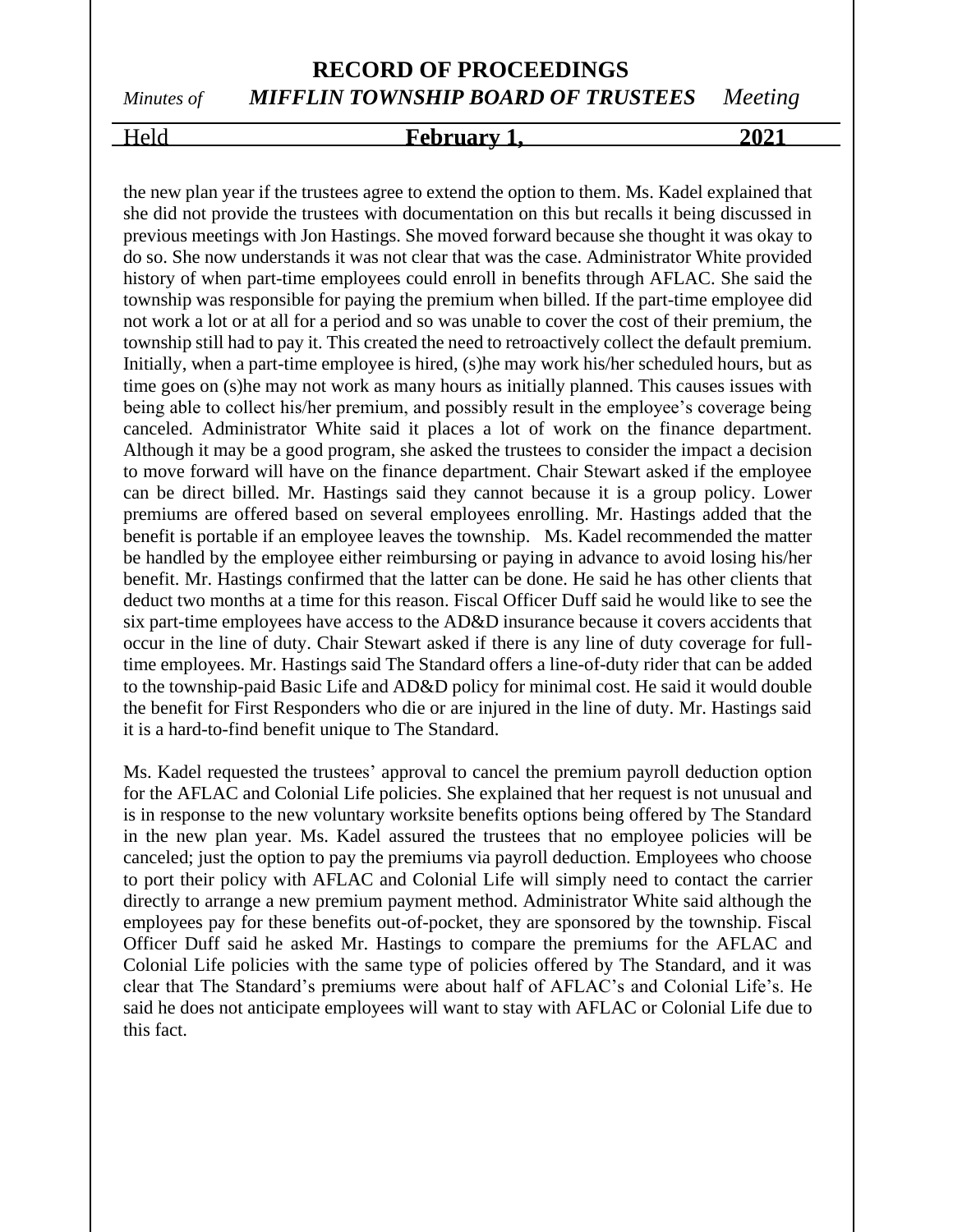## **RECORD OF PROCEEDINGS**

## *Minutes of MIFFLIN TOWNSHIP BOARD OF TRUSTEES Meeting*

| Held                                  | February 1                                                                                                                                                                                                                                                                                                                                                                                                                                                  | 2021 |
|---------------------------------------|-------------------------------------------------------------------------------------------------------------------------------------------------------------------------------------------------------------------------------------------------------------------------------------------------------------------------------------------------------------------------------------------------------------------------------------------------------------|------|
|                                       | Mr. Hastings said the cost of the AD&D insurance is as follows:                                                                                                                                                                                                                                                                                                                                                                                             |      |
| Individual Coverage (per month):      | The Standard \$9.65, Colonial Life \$21.97, AFLAC \$21.71                                                                                                                                                                                                                                                                                                                                                                                                   |      |
| Employee Spouse Coverage (per month): | The Standard \$15.33, Colonial Life \$34.78, AFLAC \$28.99                                                                                                                                                                                                                                                                                                                                                                                                  |      |
| Employee Child Coverage (per month):  | The Standard \$18.25, Colonial Life \$34.78, AFLAC \$41.21                                                                                                                                                                                                                                                                                                                                                                                                  |      |
| Family Coverage (per month):          | The Standard \$28.59, Colonial Life \$50.61, AFLAC \$52.52                                                                                                                                                                                                                                                                                                                                                                                                  |      |
| offering.                             | Fiscal Officer Duff said that employees do not yet know about the intent to cancel the<br>premium payroll deduction for the AFLAC and Colonial Life policies. Ms. Kadel said that<br>during the open enrollment calls, the SES Benefits Counselors will offer to assist interested<br>employees with deciding what they want to do by helping them do a cost/coverage<br>comparison between their AFLAC and Colonial Life policies and what The Standard is |      |
|                                       | Chair Stewart said these matters will be tabled until the next meeting to allow time to gather<br>more information. She asked Ms. Kadel to provide additional information including the<br>number of part-time First Responders so that a decision can be made at the next meeting. Ms.                                                                                                                                                                     |      |

Moving on, Ms. Kadel said that in the past, an employee and his/her spouse, if applicable, each signed an affidavit indicating tobacco use. Tobacco use is tied to premium. She said that with the new online benefits platform, spouses will not have access to Paycor to personally provide their response. Ms. Kadel explained that there are tobacco use check boxes, and the employee will be required to personally indicate tobacco use as well as on behalf of his/her spouse. This would be in lieu of the paper form. It will be based on the honor system, which is no different than previous years using the paper form. Ms. Kadel added that a disclaimer was also included to emphasize the importance of honesty as well as the potential consequences of dishonesty. After clarifying her request, the trustees agreed that the paper affidavit is no longer necessary.

Kadel agreed to do so. She apologized for not being better prepared today.

Ms. Kadel said she researched Trustee Cavener's question from the last trustee meeting in which he asked if the township could withhold emergency sick leave pay from an employee who refused to get the COVID vaccine and then contracts COVID. Ms. Kadel said that provided the federally mandated emergency paid sick leave does not get extended by the Biden Administration, they could do that based on their decision to voluntarily extended the benefit to eligible employees through March  $31<sup>st</sup>$ . Ms. Kadel said she spoke with the township's attorney, Marc Fishel, who said he is not aware that any of his clients are doing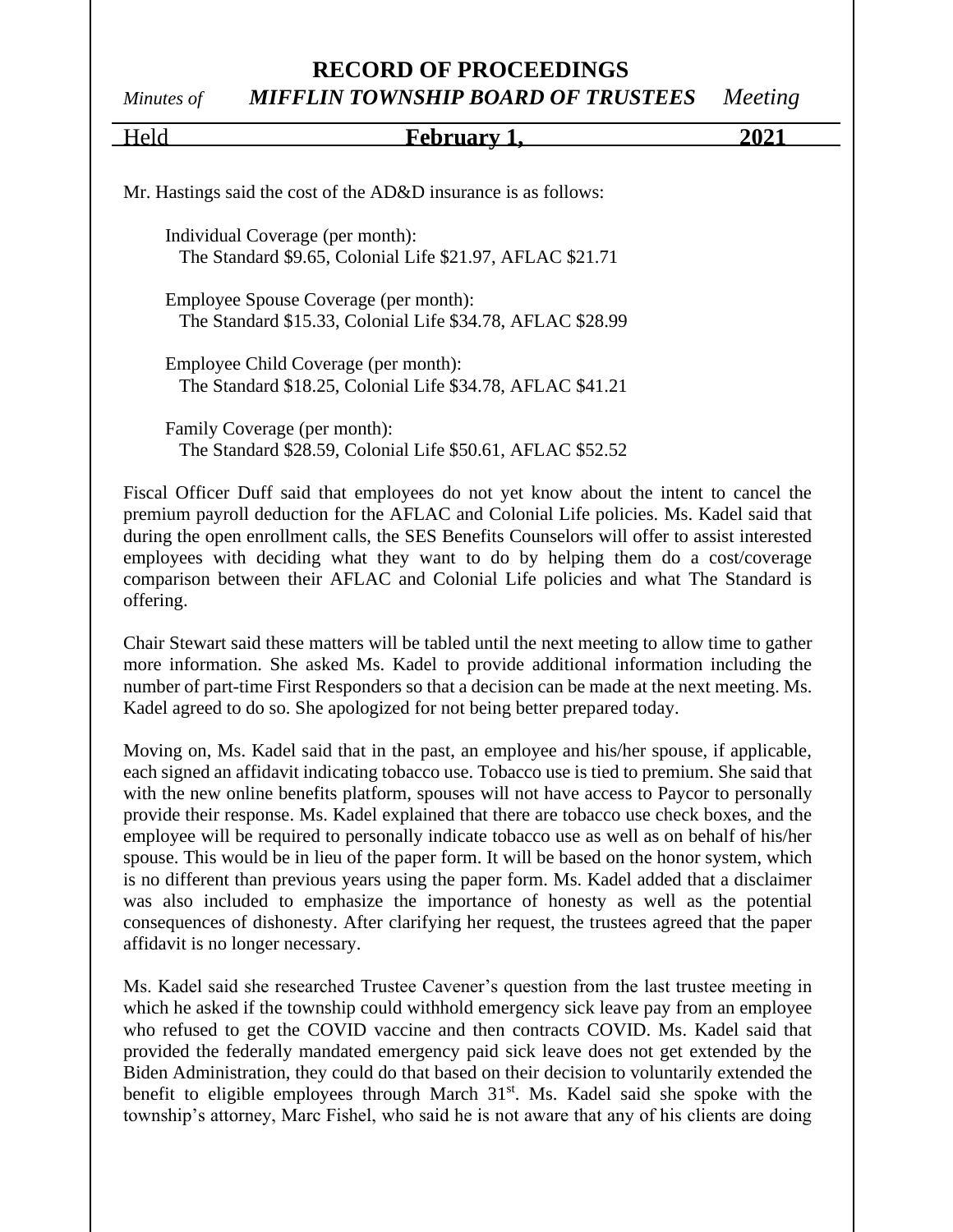Held **February 1, 2021**

this. Ms. Kadel added that she reached out to her public sector HR peers and none responded that they were taking this approach either.

## **PUBLIC INFORMATION OFFICER:**

Ms. Rapp said the branding packet now has the logo with the three colors on it with 3 color variations. Ms. Rapp said the graphic artist used his preferred log variation, the one in the middle of the page, within a stationary packet of letterhead, business cards, envelopes, etc. Ms. Rapp said she would send the digital file out to all department heads for consideration. She said the copier may not be true to the color schemes. She asked that everyone look at the 4<sup>th</sup> page to see if you feel comfortable with one of the three color variations. She said if you are comfortable with the logo then she will develop a final print package with full sized letterhead, envelopes, and business cards for a final approval. She will also take the logo and appropriate it to digital materials. We did have a discussion at the last meeting about holding off on printing the materials until we make the move to the new building when we will include the new address on the materials. Chair Stewart said going with the block "M" is very popular. Chair Stewart said that she noticed a trademark symbol at the base of the block "M", and she understood that to mean it was trademarked. Chair Stewart asked Ms. Rapp if the fees that the township has paid included obtaining the trademark of the block "M". Ms. Rapp said she would inquire about the trademark and report back. There was discussion about the colors, placement, and symbolism of colors on the logo. Ms. Rapp agreed to send the digital file to the department heads. Chair Stewart said a decision will be made on the logo and color choices at the next meeting. Administrator White requested the block "M" be placed in a different location, in front of the words "Mifflin Township" on the stationary samples. Ms. Rapp agreed to have this change made on the stationary packet and available at the next meeting.

## **SERVICE:**

Mr. Boggs requested a pay increase for Kristina Kuhn, Service Office Assistant, a part-time employee working 499 hours/year. He said her increase had been in the making for some time with the previous Service Director. Mr. Boggs said he would like to get this done. He requested a pay increase from \$15/hr. to \$18/hr., effective February 7, 2021. He said she is working on cemetery software. Mr. Duff said for the past three years Ms. Kuhn has been at her current rate. Mr. Boggs said the increase is in his budget.

#### **Res. 41-21 Approve a pay increase for Kristina Kuhn, Service Office Assistant, from \$15/hr. to \$18/hr., effective February 7, 2021.**

Mr. Angelou moved to approve a pay increase for Kristina Kuhn, Service Office Assistant, from \$15/hr. to \$18/hr., effective February 7, 2021. Mr. Cavener seconded. All voted yea. Motion carried.

Mr. Boggs said he is in contact with the Franklin Co. Engineer's Office and the bridge crew for assistance with Genessee Ave. He said the trench is over 7' and the township does not have the safety equipment to be working that deep underground.

Mr. Boggs said he is still awaiting information from TecStone.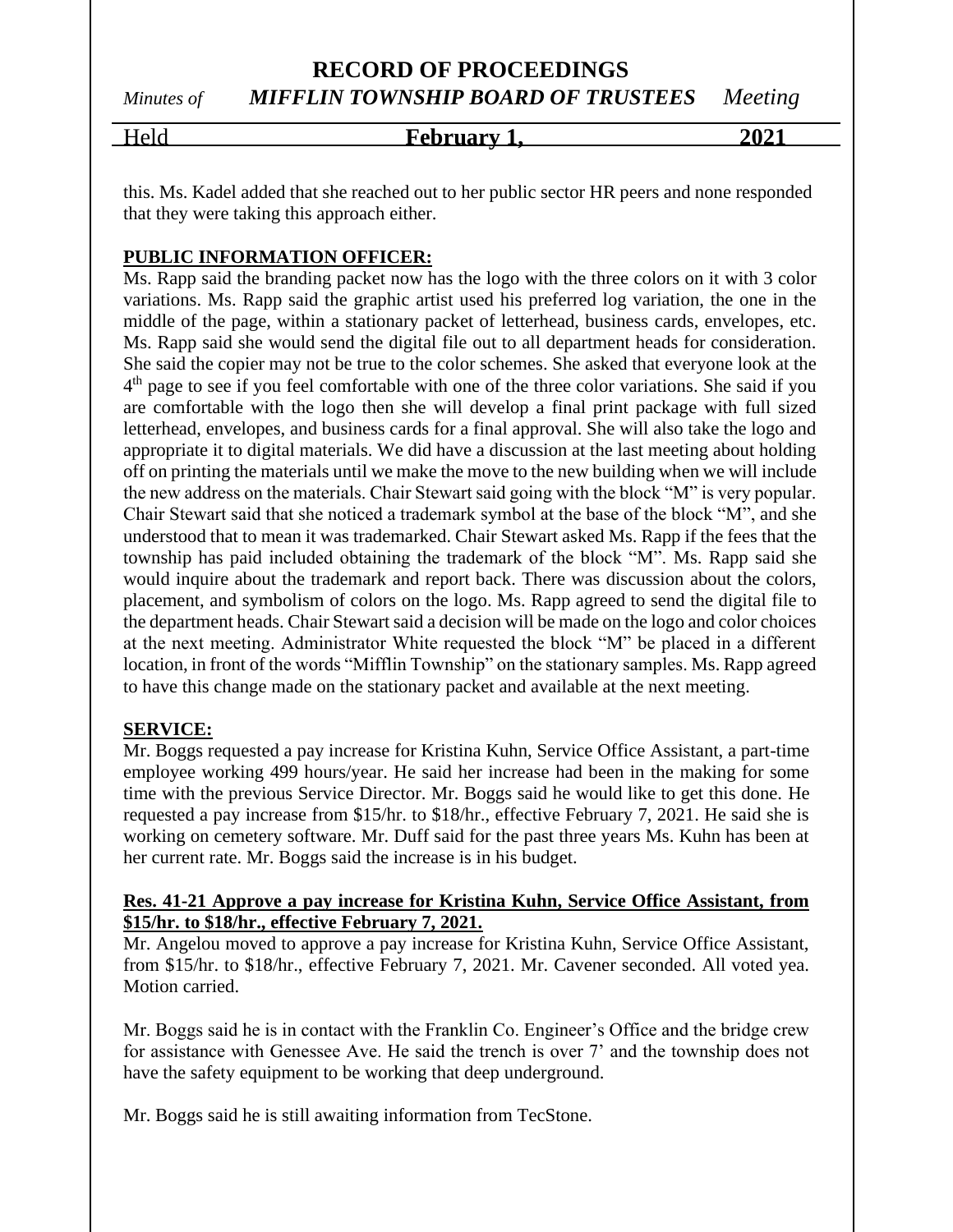**RECORD OF PROCEEDINGS**

# *Minutes of MIFFLIN TOWNSHIP BOARD OF TRUSTEES Meeting*

Held **February 1, 2021**

## **CODE:**

Mr. Boggs said there is nothing new to report regarding code enforcement violations.

## **POLICE:**

Chief Phillips requested approval of the 2021-2022 Franklin County Sheriff's Office Twoyear Dispatching Service Agreement in the amount of \$9,288.00. Chief Phillips pointed out the rate increased by \$2.05 per call, from \$9.75 per call to \$11.80 per call. She said that Minera Park and Blendon Township received the same rate increase; she believes it was an across-the-board increase. Mr. Cavener and Mr. Angelou said that this a big increase. Mr. Cavener asked why we go with FCSO for dispatching; could it be done through the MECC. Chief Phillips said no longer using the FCSO for dispatching could affect our response from the detective bureau that handles felony investigations, and it keeps us deft to what goes on in neighboring jurisdictions that provide backup. Chief Phillips said the increase is disappointing and quite a big increase. Looking over the call history of 2020, \$19,500 for 1,000 calls of dispatching services and we are budgeted for \$28,000 for 2021. Chair Stewart said at this point, she believes that we do not have a choice but to approve the agreement, but she would like Chief Phillips to investigate other options for the future. Chief Phillips agreed to do so.

## **Res. 42-21 Approve the 2021-2022 Franklin County Sheriff's Office Two-year Dispatching Service Agreement in the amount of \$9,288.00.**

Mr. Cavener moved to approve with disappointment the 2021-2022 FCSO Two-yea Dispatching Service Agreement in the amount of \$9,288.00. Chair Stewart seconded. All voted yea. Motion carried. (See Referral File.)

Chief Phillips said the service includes a new dispatching system and a new reporting system. She said training on the new system will begin next month. There was discussion as to what constitutes a call. Chief Phillips has lots of questions as to what constitutes a call and is researching this. Chief Phillips agreed to provide follow-up information at the March 1<sup>st</sup> trustees meeting as to the FCSO's definition of a call and information on the severability of the agreement.

Chief Phillips provided updates to the trustees. She said Officer Hughes' cruiser was damaged during an arrest when a vehicle backed up into her cruiser. She said an apprehension was made.

## **FIRE DIVISION:**

Chief Kauser requested the renewal of the maintenance agreement with B&C Motorola in the amount of \$9,288.00. This had been tabled at the last meeting.

## **Res. 43-21 Approve the renewal of the maintenance agreement with B&C Motorola in the amount of \$9,288.00.**

Chair Stewart moved to approve the renewal of the maintenance agreement with B&C Motorola in the amount of \$9,288.00. Mr. Angelou seconded. All voted yea. Motion carried. (See Referral File.)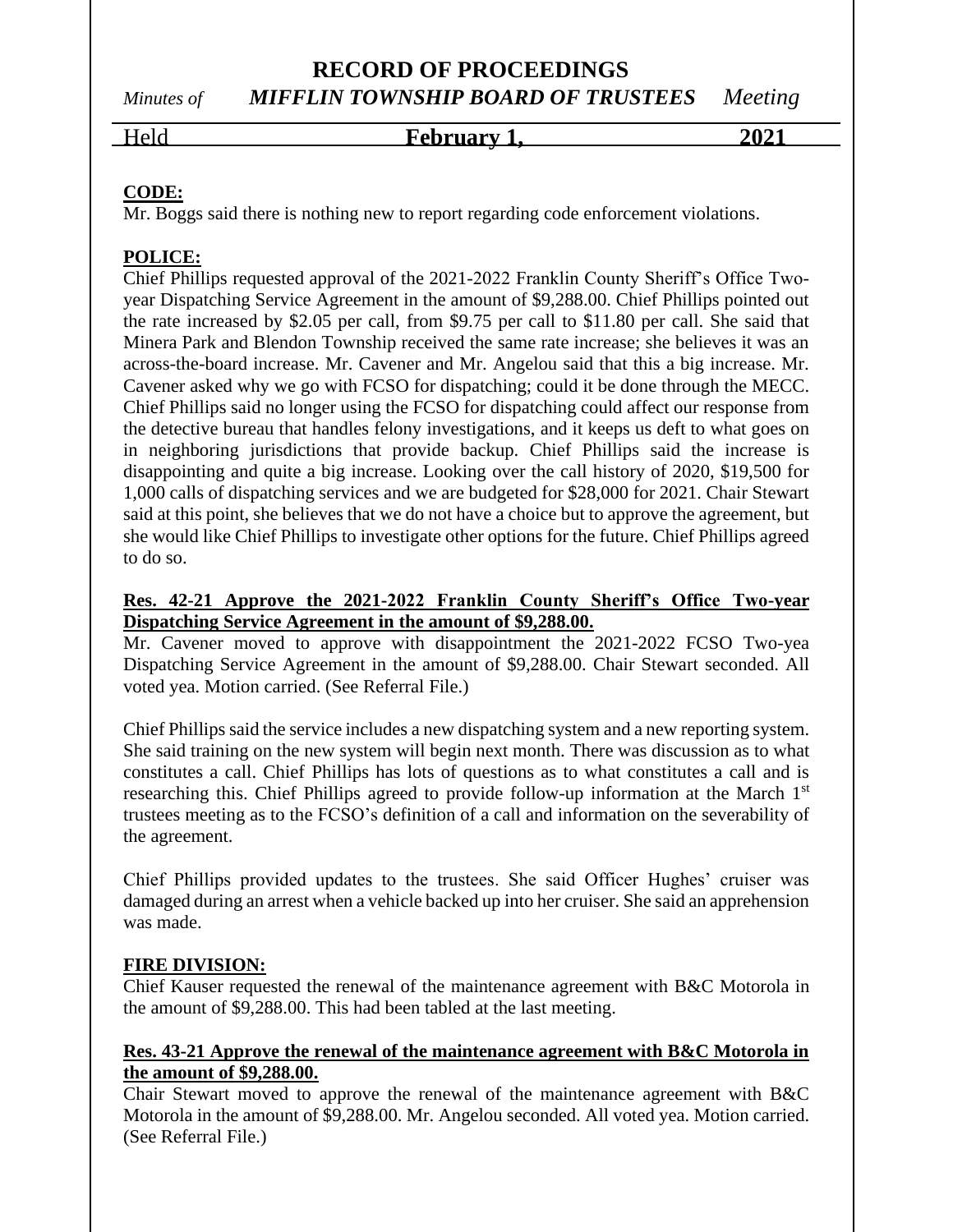Held **February 1, 2021**

Chief Kauser provided updates.

#### **OPERATIONS CENTER:**

No requests.

#### **MIFFLIN DISPATCH:**

No requests.

#### **MIFFLIN TECHNOLOGY:**

Mr. Main said today's meeting technology was through a demo unit loaned to us through a company Mr. Main has used in the past. He said depending on today's recording quality will determine whether he recommends the unit be purchased. He said the quality of call is improved today based on input of those remotely connected. Mr. Main said a sound card will also be added to the PC which will provide additional options, including not having to press the microphone button to speak. The sound will come through the PC rather than the TV speaker. Mr. Main said the company said they would discount the demo unit. Chair Stewart asked that he inquire as to a price for the demo unit, the age, the warranty, and service agreement of the unit. Chair Stewart said it appears to be a vast improvement today, but it is important to know if Ms. Barnette can hear the recording and if it is improved.

Administrator White said that on Thursday afternoon the room will be assess the acoustics by a company recommended by the architect Moody Nolan.

#### **OLD BUSINESS:**

None.

#### **VISITORS COMMENTS:**

No visitors.

Chair Stewart requested Chief Kauser and Service Director Boggs attend an Executive Session.

Chair Stewart requested an Executive Session per ORC Section 121.22 (G) (1)

Purpose: to consider the appointment, employment, dismissal, discipline, promotion, demotion, or compensation of a public employee or official, or the investigation of charges or complaints against a public employee, official, license, or regulated individual, unless the public employee, official, licensee, or regulated individual requests a public meeting. Seconded by Mr. Angelou. All voted yea. Motion carried.

The trustees went into Executive Session at 12:27 p.m. The trustees came out of Executive Session at 1:19 p.m.